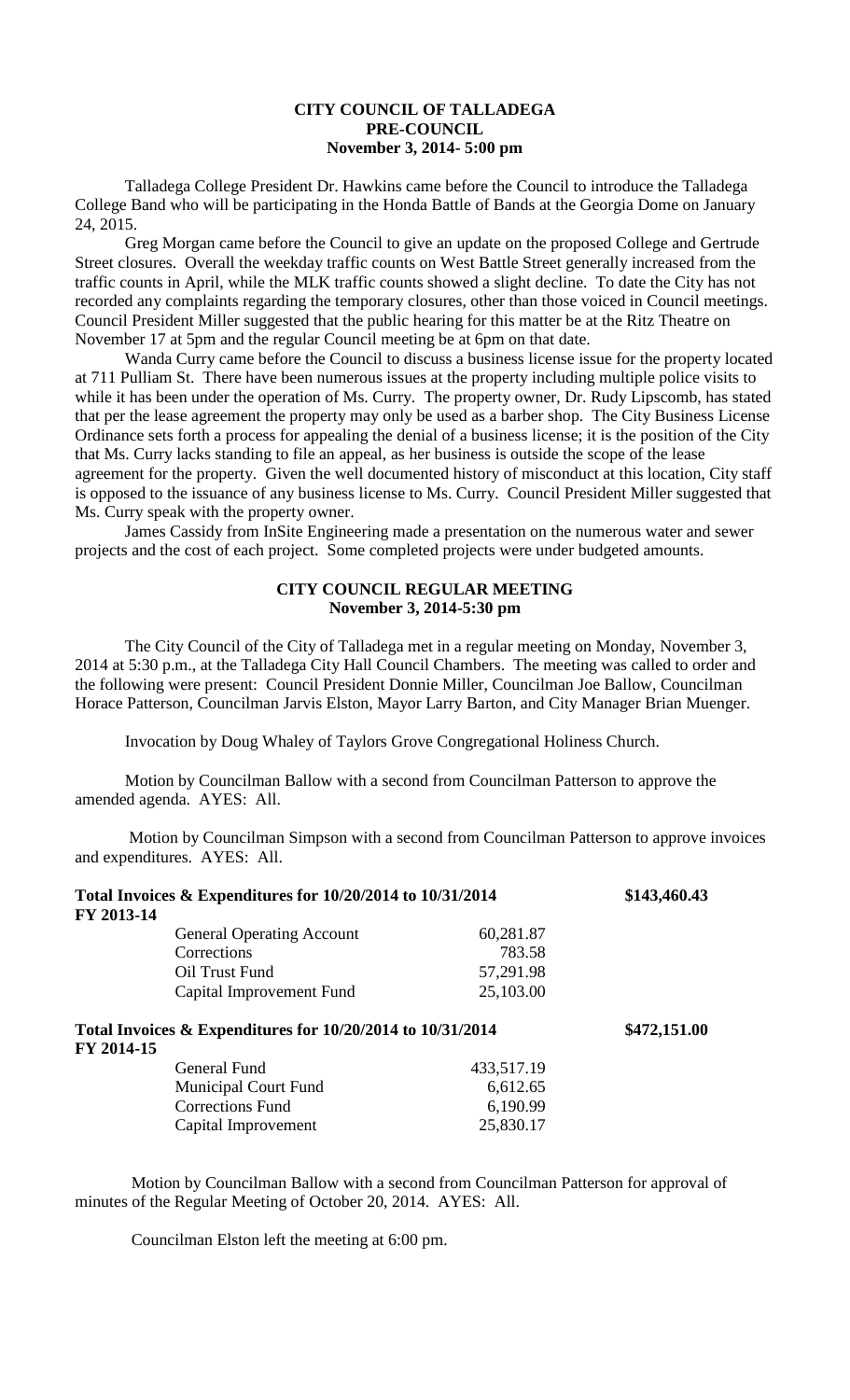Chuck Chitwood of CDG Engineering presented to the Council an update on the North Talladega Water Project and how these sites were selected as well as a timeline for the remainder of the project.

Motion by Councilman Simpson with a second from Councilman Ballow to approve the Alcohol License for Dega Brew House located at 120 Court Square North. Roll Call. AYES: All.

Motion by Councilman Ballow with a second from Councilman Patterson to re-appoint Ann Graham and Tom Lutchendorf and appoint new applicants Timothy Wyatt and Mable Crosby to the Talladega Heritage Commission. AYES: All.

Motion by Councilman Patterson with a second from Councilman Simpson to appoint Katie Reynolds to the Board of Adjustments and Appeals. AYES: All.

Brought to the Council is the Animal Control Christmas Open House being hosted by the Pigeon's Roost. The Pigeon's Roost will host a silent auction to benefit the Department, with various goods and services being offered for bid. The event will be held on November  $14<sup>th</sup>$  and  $15<sup>th</sup>$ , with the silent auction closing at 1:30pm on Saturday the  $15<sup>th</sup>$ . The Department will have a mobile adoption effort at the Pigeon's Roost on the  $14<sup>th</sup>$  and  $15<sup>th</sup>$  from 10:00am to 2:00pm. All proceeds from this event will be placed towards construction of a perimeter fence around the facility.

For Council consideration is additional information regarding the RTK Community Learning Center's request for letter of support from the previous meeting. The program that Ms. Kelly is referencing is USDA and HUD Promise Zone Designation. The competition is nationwide and HUD will be selecting 6 urban areas, while USDA will be selecting at least one rural and at least one tribal community. The competition for this designation will be intense. Note that per the documentation "no grant funds come with this designation." There is however preference given in competitive grants, as well as other direct benefits. Motion by Councilman Patterson with a second from Councilman Simpson to approve the request for letter of support. AYES: All.

The wrecker rotation report was tabled until the next meeting.

Buster Taylor, from the TOP Trails Board, came before the Council presenting an update on the park and to request a \$50,000 line of credit. Mr. Taylor informed the Council that with the development of bathhouses, there should be an increase in economy for both the park and the City. Council noted that the request for a \$50,000 line of credit will be on the agenda for the next meeting scheduled for November 17.

City Manager Muenger deferred to Public Works Director Phillips to present a paving update to the Council. Crews from McCartney Construction continue to make good progress, completing work on George Holdridge Lane, Pope St., and Allen St. this week. Significant work has also occurred on Howard St., which has been patched and prepared for paving next week. Patching work is also occurring on Broadway Extension, which also should be paved next week. North Street still lacks some utility work, but will be open for traffic over the weekend. The vast majority of the street cuts have been temporarily patched to provide a solid foundation for the asphalt that will be put down. McCartney has performed some cleanup in areas previously paved this week, but is currently focusing on resurfacing prior to the onset of colder weather.

**Ordinance #1780** approving the restrictions and penalties on excessive noise within the City Limits. *(tabled from previous meeting)*

Motion from Councilman Ballow with a second from Councilman Patterson for reading of the heading only. Roll Call. AYES: Council President Miller, Councilman Ballow, Councilman Patterson, and Councilman Simpson

AN ORDINANCE TO PROHIBIT EXCESSIVE NOISE IN THE CITY OF TALLADEGA; TO PROVIDE FOR REGISTRATION FOR OUTDOOR ENTERTAINMENT EVENTS; TO PROVIDE FOR THE PUNISHMENT FOR THE VIOLATION OF SAID ORDINANCE; AND TO REPEAL ORDINANCE 1261 AND ORDINANCE 1383.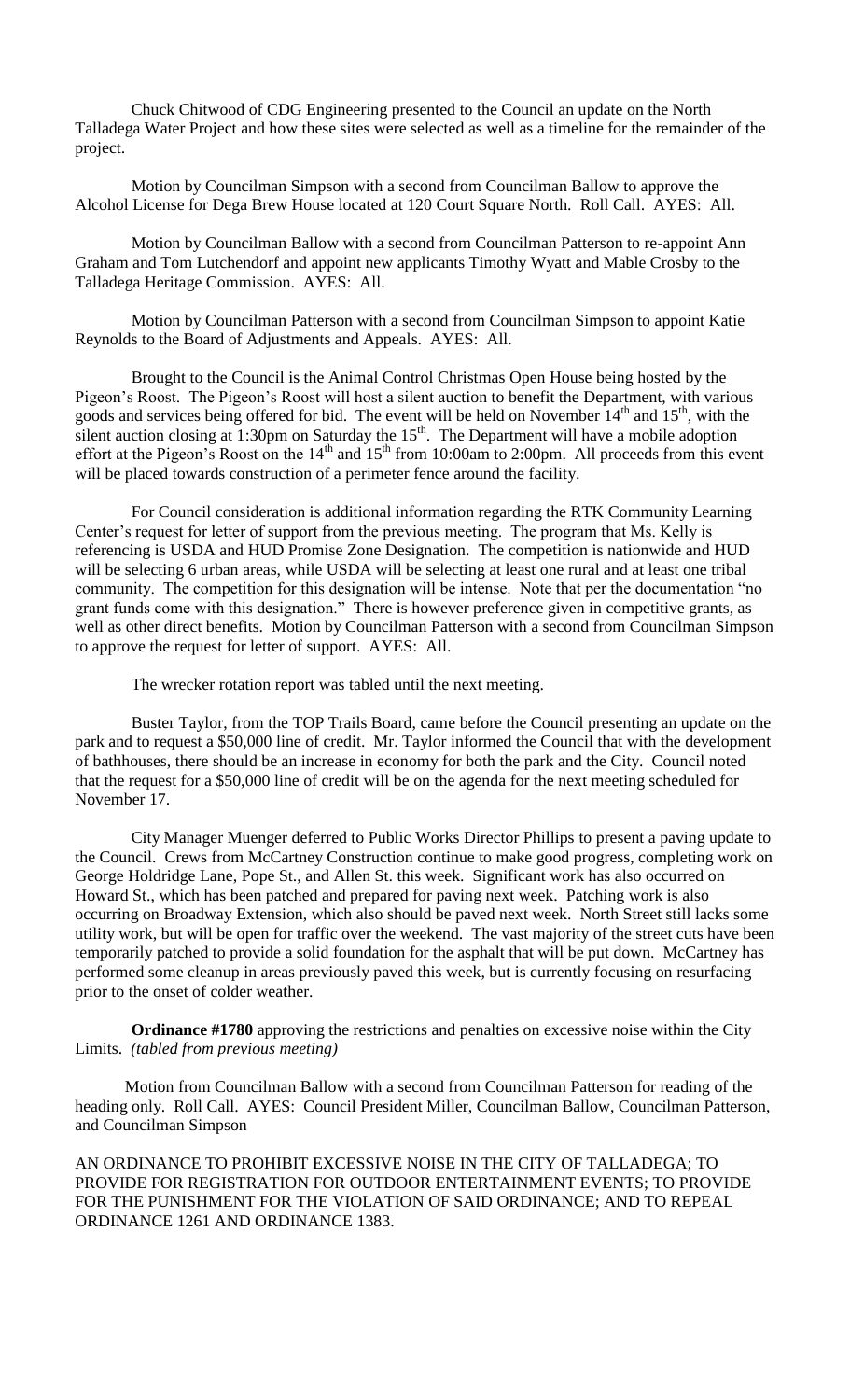Motion by Councilman Patterson with a second from Councilman Simpson for the adoption of Ordinance #1780. Roll Call. AYES: Council President Miller, Councilman Ballow, Councilman Patterson, and Councilman Simpson

**Ordinance #1781** approving polling sites for municipal elections for the 2015 and all subsequent elections. *Tabled until next meeting.*

**Resolution #3303** approval of the expenditure to the Talladega County Commission for annual siren sustainment fees for a cost of \$14,948.90.

Motion by Councilman Ballow with a second from Councilman Patterson to approve Resolution #3303. Roll Call. AYES: Council President Miller, Councilman Ballow, Councilman Patterson, and Councilman Simpson

**Resolution #3304** approval of the expenditure to the Talladega County Commission for 800 MHZ Radios for the Fire and Police Departments at a cost of \$45.00 each per month.

Motion by Councilman Simpson with a second from Councilman Ballow to approve Resolution #3304. Roll Call. AYES: Council President Miller, Councilman Ballow, Councilman Patterson, and Councilman Simpson

**Resolution #3305** approving a contract with LBYD, Inc. for a Predevelopment Study of the Otts Building.

Motion by Councilman Patterson with a second from Councilman Ballow to approve Resolution #3305. Roll Call. AYES: Council President Miller, Councilman Ballow, Councilman Patterson, and Councilman Simpson

**Resolution #3306** approving an agreement with Municipal Software Group LLC for court office software installation, training and one year of support at a cost of \$8,000.

Motion by Councilman Ballow with a second from Councilman Patterson to approve Resolution #3306. Roll Call. AYES: Council President Miller, Councilman Ballow, Councilman Patterson, and Councilman Simpson

**Resolution #3310** approving the Talladega Municipal Airport Board and City of Talladega local matching funds for airport improvement projects up to \$100,000.

Motion by Councilman Patterson with a second from Councilman Ballow to approve Resolution #3310. Roll Call. AYES: Council President Miller, Councilman Ballow, Councilman Patterson, and Councilman Simpson

Motion by Councilman Simpson with a second by Councilman Patterson to approve the invoices and expenditures for the Water Department. AYES: All.

| Water Department Expenditures for 10/23/14 to 10/30/14 | \$22,768.61  |  |
|--------------------------------------------------------|--------------|--|
| FY 2013-2014                                           |              |  |
| <b>Operations &amp; Maintenance</b>                    | 19,673.61    |  |
| Construction & Improvement                             | 3,095.00     |  |
| Water Department Expenditures for 10/23/14 to 10/30/14 | \$381,824.85 |  |
| FY 2014-2015                                           |              |  |
| Operations & Maintenance                               | 85,314.85    |  |
| Revenue                                                | 214,050.30   |  |
| Construction & Improvement                             | 82,459.70    |  |

**Resolution #3307** appointing Raymond Evans as the Ethics Compliance Officer for the City of Talladega.

Motion by Councilman Patterson with a second by Councilman Ballow to approve Resolution #3307. Roll Call. AYES: Council President Miller, Councilman Ballow, Councilman Patterson, and Councilman Simpson

**Resolution #3308** approving acceptance of funds from the two cent rural sales tax through the Talladega County Commission for rural water development for the Mt. Olive area water system.